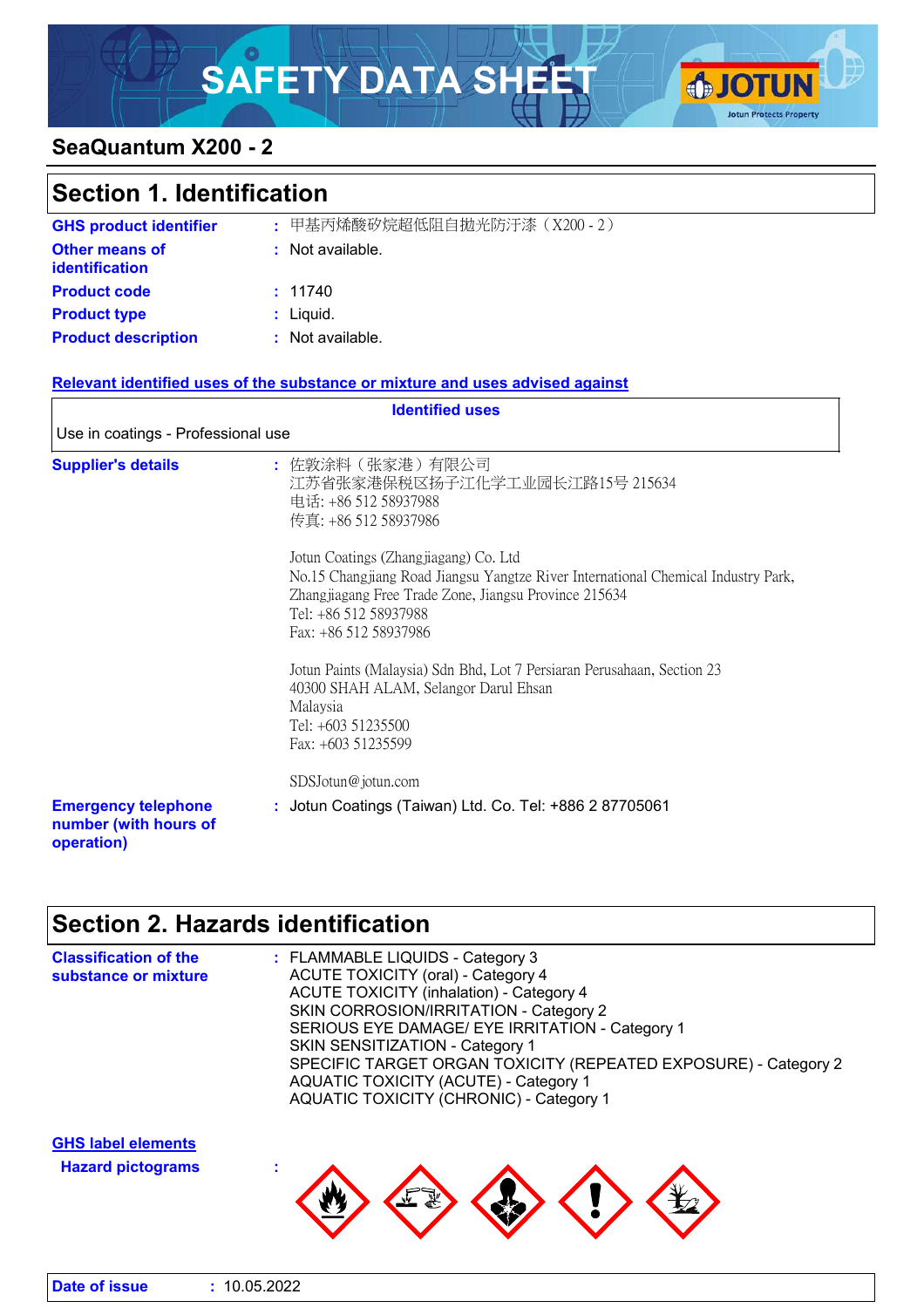| <b>Signal word</b>                                                   | : Danger.                                                                                                                                                                                                                                                                                                                                                                                                                                                                                                                                                                                                        |
|----------------------------------------------------------------------|------------------------------------------------------------------------------------------------------------------------------------------------------------------------------------------------------------------------------------------------------------------------------------------------------------------------------------------------------------------------------------------------------------------------------------------------------------------------------------------------------------------------------------------------------------------------------------------------------------------|
| <b>Hazard statements</b>                                             | : H226 - Flammable liquid and vapor.<br>H302 + H332 - Harmful if swallowed or if inhaled.<br>H315 - Causes skin irritation.<br>H317 - May cause an allergic skin reaction.<br>H318 - Causes serious eye damage.<br>H373 - May cause damage to organs through prolonged or repeated exposure.<br>(nervous system)<br>H410 - Very toxic to aquatic life with long lasting effects.                                                                                                                                                                                                                                 |
| <b>Precautionary statements</b>                                      |                                                                                                                                                                                                                                                                                                                                                                                                                                                                                                                                                                                                                  |
| <b>Prevention</b>                                                    | : P280 - Wear protective gloves. Wear eye or face protection.<br>P210 - Keep away from heat, hot surfaces, sparks, open flames and other ignition<br>sources. No smoking.<br>P273 - Avoid release to the environment.<br>P260 - Do not breathe vapor.<br>P270 - Do not eat, drink or smoke when using this product.                                                                                                                                                                                                                                                                                              |
| <b>Response</b>                                                      | : P391 - Collect spillage.<br>P314 - Get medical advice or attention if you feel unwell.<br>P304 + P312 - IF INHALED: Call a POISON CENTER or doctor if you feel unwell.<br>P362 + P364 - Take off contaminated clothing and wash it before reuse.<br>P302 + P352 - IF ON SKIN: Wash with plenty of water.<br>P333 + P313 - If skin irritation or rash occurs: Get medical advice or attention.<br>P305 + P351 + P338, P310 - IF IN EYES: Rinse cautiously with water for several<br>minutes. Remove contact lenses, if present and easy to do. Continue rinsing.<br>Immediately call a POISON CENTER or doctor. |
| <b>Storage</b>                                                       | : P403 + P235 - Store in a well-ventilated place. Keep cool.                                                                                                                                                                                                                                                                                                                                                                                                                                                                                                                                                     |
| <b>Disposal</b>                                                      | : P501 - Dispose of contents and container in accordance with all local, regional,<br>national and international regulations.                                                                                                                                                                                                                                                                                                                                                                                                                                                                                    |
| Other hazards which do not : None known.<br>result in classification |                                                                                                                                                                                                                                                                                                                                                                                                                                                                                                                                                                                                                  |
| La construcción de la constitución                                   | $\mathbf{A} \cap \mathbf{A}$                                                                                                                                                                                                                                                                                                                                                                                                                                                                                                                                                                                     |

**In compliance :** IMO Antifouling System Convention compliant (AFS/CONF/26).

## **Section 3. Composition/information on ingredients**

| Substance/mixture     | : Mixture        |
|-----------------------|------------------|
| <b>Other means of</b> | : Not available. |
| <b>identification</b> |                  |

|--|

| <b>CAS number</b> | : Not applicable. |
|-------------------|-------------------|
|                   |                   |

| <b>Product code</b> | : 11740 |
|---------------------|---------|
|                     |         |

| <b>Product name</b>                      | <b>Concentration</b>                       | <b>CAS number</b>  |
|------------------------------------------|--------------------------------------------|--------------------|
| dicopper oxide                           | $≥25 - ≤50$                                | 1317-39-1          |
| xylene                                   | $≥10 - ≤15$                                | 1330-20-7          |
| ethylbenzene                             | ≤5                                         | $100 - 41 - 4$     |
| zinc oxide                               | ≤5                                         | 1314-13-2          |
| colophony                                | ≤3                                         | 8050-09-7          |
| Solvent naphtha (petroleum), light arom. | ≤3                                         | 64742-95-6         |
| copper pyrithione                        | ≤1.7                                       | 14915-37-8         |
|                                          |                                            |                    |
| 物品名稱                                     | 濃度                                         | 化學文摘社登記號碼(CAS No.) |
| 氧化亚铜                                     | $>25 - 50$                                 | 1317-39-1          |
| 二甲苯                                      | $>10 - 15$                                 | 1330-20-7          |
| 苯乙烷                                      |                                            | $100 - 41 - 4$     |
| 氧化鋅 (燻煙)                                 | $\leq$ <sup>5</sup>                        | 1314-13-2          |
| 松香                                       | $\leq$ <sup>5</sup>                        | 8050-09-7          |
| 輕質芳香烴石腦油                                 | $\leq$ <sup>3</sup><br>$\leq$ <sup>3</sup> | 64742-95-6         |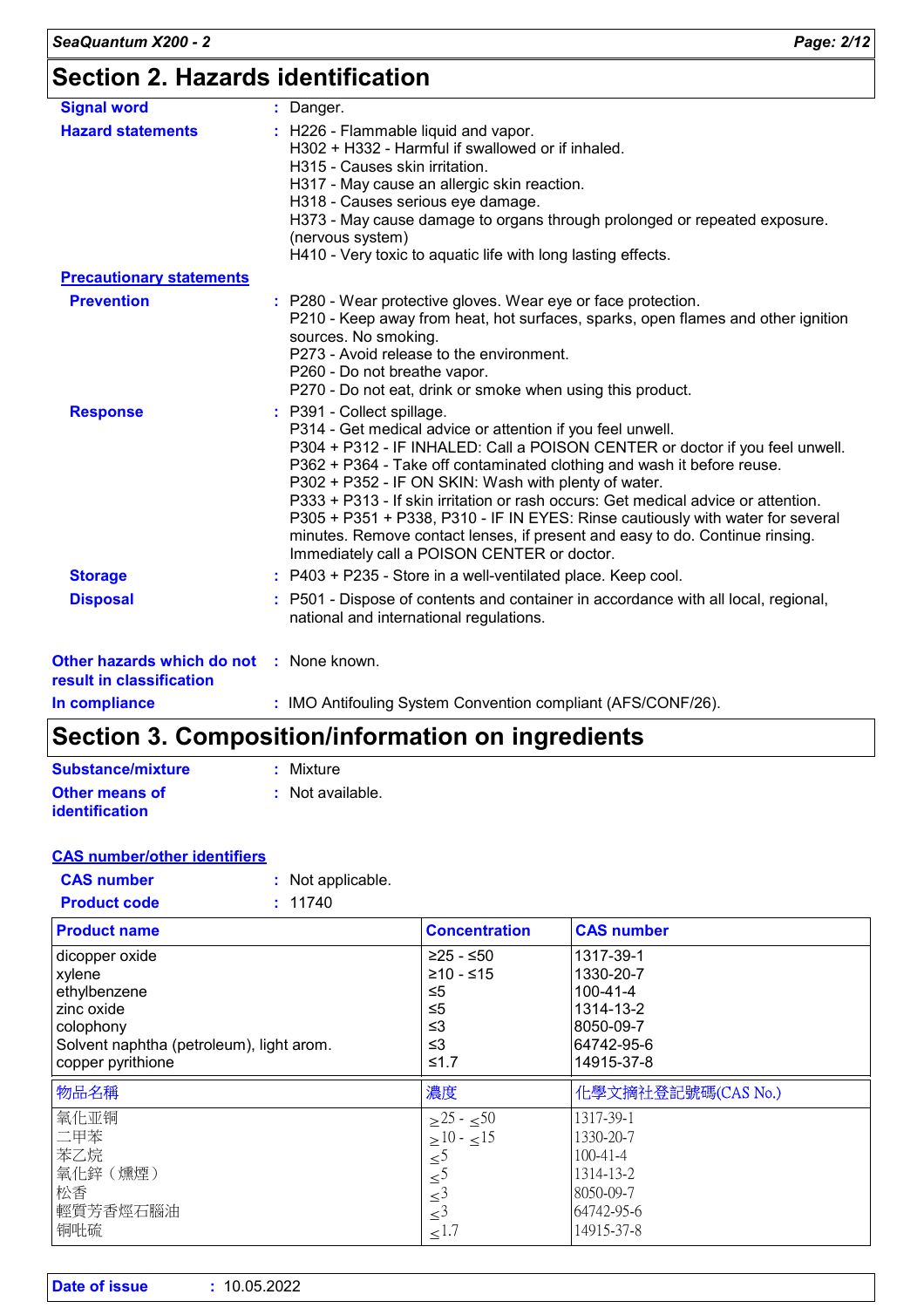## **Section 3. Composition/information on ingredients**

**There are no additional ingredients present which, within the current knowledge of the supplier and in the concentrations applicable, are classified as hazardous to health or the environment and hence require reporting in this section.**

**Occupational exposure limits, if available, are listed in Section 8.**

## **Section 4. First aid measures**

|                     | <b>Description of necessary first aid measures</b>                                                                                                                                                                                                                                                                                                                                                                                                                                                                                                                                                                                                                                                                                                                                                                                                                                                            |
|---------------------|---------------------------------------------------------------------------------------------------------------------------------------------------------------------------------------------------------------------------------------------------------------------------------------------------------------------------------------------------------------------------------------------------------------------------------------------------------------------------------------------------------------------------------------------------------------------------------------------------------------------------------------------------------------------------------------------------------------------------------------------------------------------------------------------------------------------------------------------------------------------------------------------------------------|
| <b>Eye contact</b>  | : Get medical attention immediately. Call a poison center or physician. Immediately<br>flush eyes with plenty of water, occasionally lifting the upper and lower eyelids.<br>Check for and remove any contact lenses. Continue to rinse for at least 10 minutes.<br>Chemical burns must be treated promptly by a physician.                                                                                                                                                                                                                                                                                                                                                                                                                                                                                                                                                                                   |
| <b>Inhalation</b>   | Get medical attention immediately. Call a poison center or physician. Remove<br>victim to fresh air and keep at rest in a position comfortable for breathing. If it is<br>suspected that fumes are still present, the rescuer should wear an appropriate mask<br>or self-contained breathing apparatus. If not breathing, if breathing is irregular or if<br>respiratory arrest occurs, provide artificial respiration or oxygen by trained personnel.<br>It may be dangerous to the person providing aid to give mouth-to-mouth<br>resuscitation. If unconscious, place in recovery position and get medical attention<br>immediately. Maintain an open airway. Loosen tight clothing such as a collar, tie,<br>belt or waistband. In case of inhalation of decomposition products in a fire,<br>symptoms may be delayed. The exposed person may need to be kept under<br>medical surveillance for 48 hours. |
| <b>Skin contact</b> | : Get medical attention immediately. Call a poison center or physician. Wash with<br>plenty of soap and water. Remove contaminated clothing and shoes. Wash<br>contaminated clothing thoroughly with water before removing it, or wear gloves.<br>Continue to rinse for at least 10 minutes. Chemical burns must be treated promptly<br>by a physician. In the event of any complaints or symptoms, avoid further exposure.<br>Wash clothing before reuse. Clean shoes thoroughly before reuse.                                                                                                                                                                                                                                                                                                                                                                                                               |
| <b>Ingestion</b>    | Get medical attention immediately. Call a poison center or physician. Wash out<br>mouth with water. Remove dentures if any. If material has been swallowed and the<br>exposed person is conscious, give small quantities of water to drink. Stop if the<br>exposed person feels sick as vomiting may be dangerous. Do not induce vomiting<br>unless directed to do so by medical personnel. If vomiting occurs, the head should<br>be kept low so that vomit does not enter the lungs. Chemical burns must be treated<br>promptly by a physician. Never give anything by mouth to an unconscious person.<br>If unconscious, place in recovery position and get medical attention immediately.<br>Maintain an open airway. Loosen tight clothing such as a collar, tie, belt or<br>waistband.                                                                                                                  |

| Most important symptoms/effects, acute and delayed |                                                                                                        |
|----------------------------------------------------|--------------------------------------------------------------------------------------------------------|
| <b>Potential acute health effects</b>              |                                                                                                        |
| Eye contact                                        | : Causes serious eye damage.                                                                           |
| <b>Inhalation</b>                                  | $:$ Harmful if inhaled.                                                                                |
| <b>Skin contact</b>                                | : Causes skin irritation. May cause an allergic skin reaction.                                         |
| <b>Ingestion</b>                                   | : Harmful if swallowed.                                                                                |
| <b>Over-exposure signs/symptoms</b>                |                                                                                                        |
| Eye contact                                        | $:$ Adverse symptoms may include the following:<br>pain<br>watering<br>redness                         |
| <b>Inhalation</b>                                  | : No specific data.                                                                                    |
| <b>Skin contact</b>                                | : Adverse symptoms may include the following:<br>pain or irritation<br>redness<br>blistering may occur |
| <b>Ingestion</b>                                   | : Adverse symptoms may include the following:<br>stomach pains                                         |

#### **Indication of immediate medical attention and special treatment needed, if necessary**

|  | <b>Date of issue</b> | 10.05.2022 |
|--|----------------------|------------|
|--|----------------------|------------|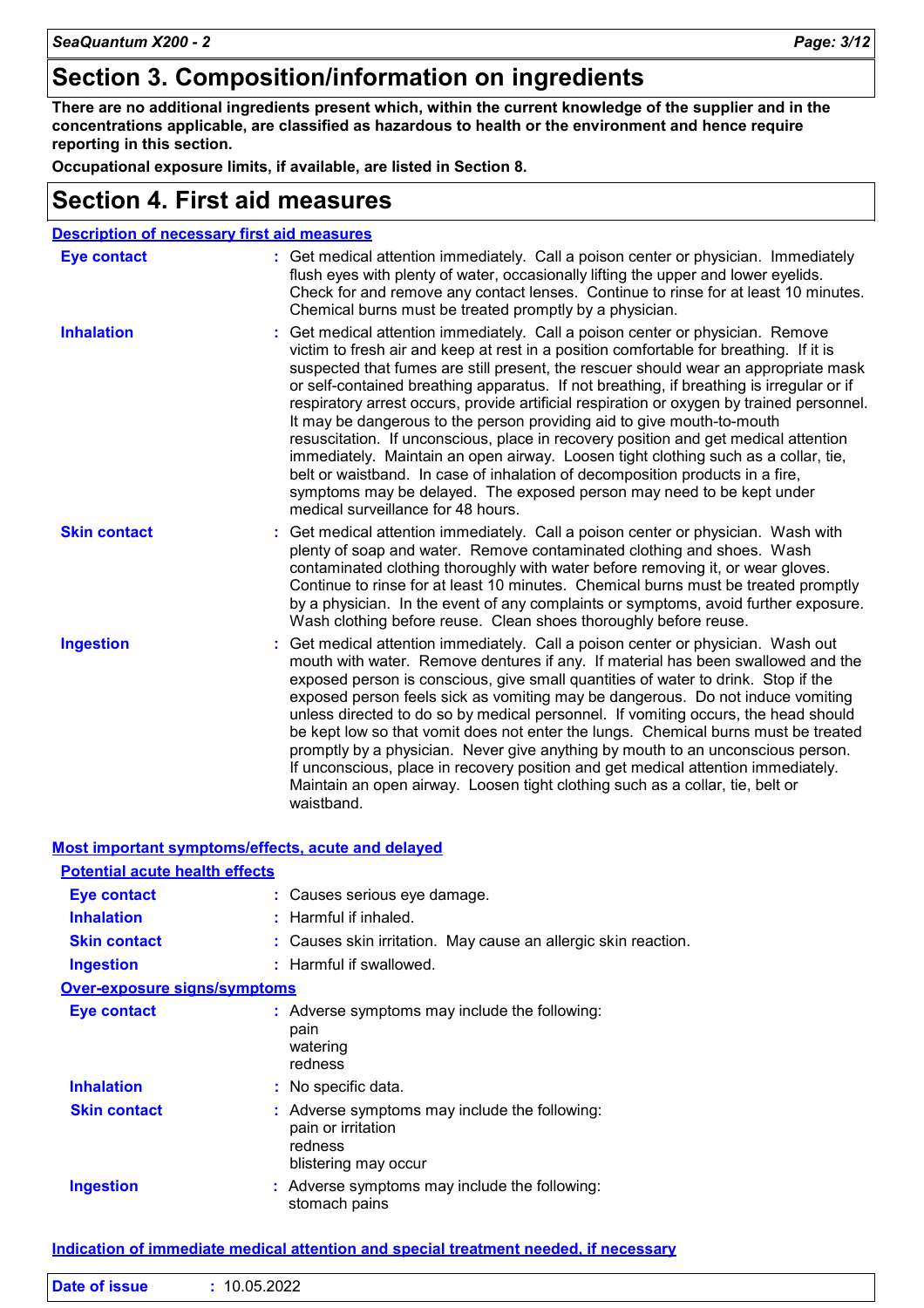## **Section 4. First aid measures**

| <b>Notes to physician</b>         | : In case of inhalation of decomposition products in a fire, symptoms may be delayed.<br>The exposed person may need to be kept under medical surveillance for 48 hours.                                                                                                                                                                                                                                        |
|-----------------------------------|-----------------------------------------------------------------------------------------------------------------------------------------------------------------------------------------------------------------------------------------------------------------------------------------------------------------------------------------------------------------------------------------------------------------|
| <b>Specific treatments</b>        | : No specific treatment.                                                                                                                                                                                                                                                                                                                                                                                        |
| <b>Protection of first-aiders</b> | : No action shall be taken involving any personal risk or without suitable training. If it<br>is suspected that fumes are still present, the rescuer should wear an appropriate<br>mask or self-contained breathing apparatus. It may be dangerous to the person<br>providing aid to give mouth-to-mouth resuscitation. Wash contaminated clothing<br>thoroughly with water before removing it, or wear gloves. |

| See toxicological information (Section 11) |  |
|--------------------------------------------|--|
|--------------------------------------------|--|

### **Section 5. Fire-fighting measures**

| <b>Extinguishing media</b>                               |                                                                                                                                                                                                                                                                                                                                                                                                                                      |
|----------------------------------------------------------|--------------------------------------------------------------------------------------------------------------------------------------------------------------------------------------------------------------------------------------------------------------------------------------------------------------------------------------------------------------------------------------------------------------------------------------|
| <b>Suitable extinguishing</b><br>media                   | : Use dry chemical, $CO2$ , water spray (fog) or foam.                                                                                                                                                                                                                                                                                                                                                                               |
| <b>Unsuitable extinguishing</b><br>media                 | : Do not use water jet.                                                                                                                                                                                                                                                                                                                                                                                                              |
| <b>Specific hazards arising</b><br>from the chemical     | : Flammable liquid and vapor. Runoff to sewer may create fire or explosion hazard.<br>In a fire or if heated, a pressure increase will occur and the container may burst, with<br>the risk of a subsequent explosion. This material is very toxic to aquatic life with<br>long lasting effects. Fire water contaminated with this material must be contained<br>and prevented from being discharged to any waterway, sewer or drain. |
| <b>Hazardous thermal</b><br>decomposition products       | : Decomposition products may include the following materials:<br>carbon dioxide<br>carbon monoxide<br>nitrogen oxides<br>sulfur oxides<br>metal oxide/oxides                                                                                                                                                                                                                                                                         |
| <b>Special protective actions</b><br>for fire-fighters   | : Promptly isolate the scene by removing all persons from the vicinity of the incident if<br>there is a fire. No action shall be taken involving any personal risk or without<br>suitable training. Move containers from fire area if this can be done without risk.<br>Use water spray to keep fire-exposed containers cool.                                                                                                        |
| <b>Special protective</b><br>equipment for fire-fighters | : Fire-fighters should wear appropriate protective equipment and self-contained<br>breathing apparatus (SCBA) with a full face-piece operated in positive pressure<br>mode.                                                                                                                                                                                                                                                          |

## **Section 6. Accidental release measures**

**Personal precautions, protective equipment and emergency procedures :** No action shall be taken involving any personal risk or without suitable training. Evacuate surrounding areas. Keep unnecessary and unprotected personnel from entering. Do not touch or walk through spilled material. Shut off all ignition sources. No flares, smoking or flames in hazard area. Do not breathe vapor or mist. Provide adequate ventilation. Wear appropriate respirator when ventilation is inadequate. Put on appropriate personal protective equipment.

**Environmental precautions :** Avoid dispersal of spilled material and runoff and contact with soil, waterways, drains and sewers. Inform the relevant authorities if the product has caused environmental pollution (sewers, waterways, soil or air). Water polluting material. May be harmful to the environment if released in large quantities. Collect spillage.

#### **Methods and materials for containment and cleaning up**

: Stop leak if without risk. Move containers from spill area. Use spark-proof tools and explosion-proof equipment. Dilute with water and mop up if water-soluble. Alternatively, or if water-insoluble, absorb with an inert dry material and place in an appropriate waste disposal container. Dispose of via a licensed waste disposal contractor. **Small spill :**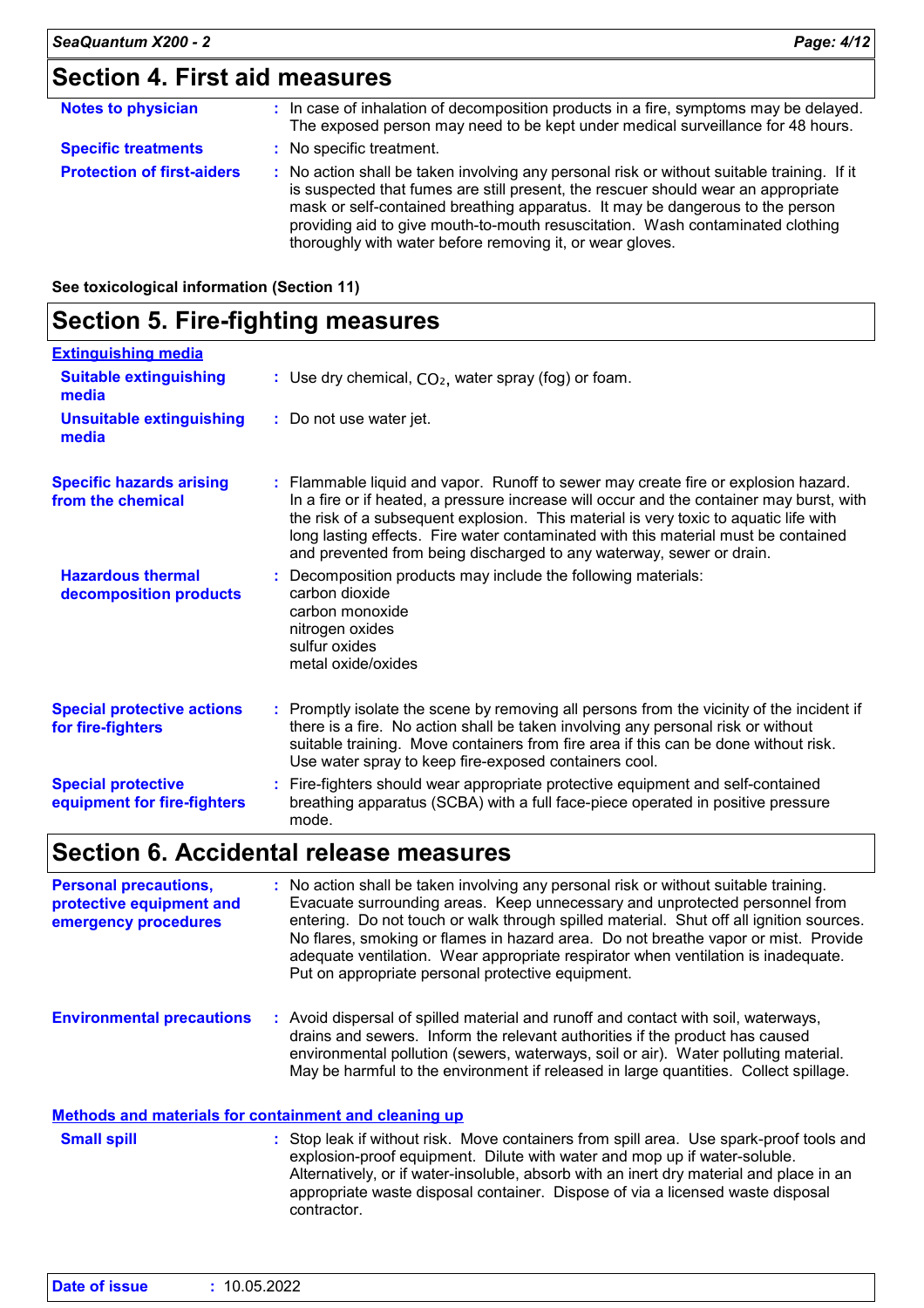## **Section 6. Accidental release measures**

## **Large spill :**

Stop leak if without risk. Move containers from spill area. Use spark-proof tools and explosion-proof equipment. Approach release from upwind. Prevent entry into sewers, water courses, basements or confined areas. Wash spillages into an effluent treatment plant or proceed as follows. Contain and collect spillage with noncombustible, absorbent material e.g. sand, earth, vermiculite or diatomaceous earth and place in container for disposal according to local regulations (see Section 13). Dispose of via a licensed waste disposal contractor. Contaminated absorbent material may pose the same hazard as the spilled product. Note: see Section 1 for emergency contact information and Section 13 for waste disposal.

## **Section 7. Handling and storage**

| <b>Precautions for safe handling</b>                                      |                                                                                                                                                                                                                                                                                                                                                                                                                                                                                                                                                                                                                                                                                                                                                                                                                                                                                                                                                                                                                                |
|---------------------------------------------------------------------------|--------------------------------------------------------------------------------------------------------------------------------------------------------------------------------------------------------------------------------------------------------------------------------------------------------------------------------------------------------------------------------------------------------------------------------------------------------------------------------------------------------------------------------------------------------------------------------------------------------------------------------------------------------------------------------------------------------------------------------------------------------------------------------------------------------------------------------------------------------------------------------------------------------------------------------------------------------------------------------------------------------------------------------|
| <b>Protective measures</b>                                                | : Put on appropriate personal protective equipment (see Section 8). Persons with a<br>history of skin sensitization problems should not be employed in any process in<br>which this product is used. Do not get in eyes or on skin or clothing. Do not breathe<br>vapor or mist. Do not ingest. Avoid release to the environment. Use only with<br>adequate ventilation. Wear appropriate respirator when ventilation is inadequate.<br>Do not enter storage areas and confined spaces unless adequately ventilated.<br>Keep in the original container or an approved alternative made from a compatible<br>material, kept tightly closed when not in use. Store and use away from heat, sparks,<br>open flame or any other ignition source. Use explosion-proof electrical (ventilating,<br>lighting and material handling) equipment. Use only non-sparking tools. Take<br>precautionary measures against electrostatic discharges. Empty containers retain<br>product residue and can be hazardous. Do not reuse container. |
| <b>Advice on general</b><br>occupational hygiene                          | : Eating, drinking and smoking should be prohibited in areas where this material is<br>handled, stored and processed. Workers should wash hands and face before<br>eating, drinking and smoking. Remove contaminated clothing and protective<br>equipment before entering eating areas. See also Section 8 for additional<br>information on hygiene measures.                                                                                                                                                                                                                                                                                                                                                                                                                                                                                                                                                                                                                                                                  |
| <b>Conditions for safe storage,</b><br>including any<br>incompatibilities | : Store in accordance with local regulations. Store in a segregated and approved<br>area. Store in original container protected from direct sunlight in a dry, cool and well-<br>ventilated area, away from incompatible materials (see Section 10) and food and<br>drink. Store locked up. Eliminate all ignition sources. Separate from oxidizing<br>materials. Keep container tightly closed and sealed until ready for use. Containers<br>that have been opened must be carefully resealed and kept upright to prevent<br>leakage. Do not store in unlabeled containers. Use appropriate containment to<br>avoid environmental contamination. See Section 10 for incompatible materials<br>before handling or use.                                                                                                                                                                                                                                                                                                         |

## **Section 8. Exposure controls/personal protection**

#### **Control parameters**

#### **Occupational exposure limits**

| <b>Ingredient name</b> | <b>Exposure limits</b>                                                                                                                                                                                                                                           |
|------------------------|------------------------------------------------------------------------------------------------------------------------------------------------------------------------------------------------------------------------------------------------------------------|
| dicopper oxide         | TW Minstry of Labor, labor permissible<br>workplace exposure standards, allowable<br>concentration (Taiwan, 3/2018).<br>STEL: 0.6 mg/m <sup>3</sup> 15 minutes. Form: Fume<br>TWA: 0.2 mg/m <sup>3</sup> 8 hours. Form: Fume                                     |
| xylene                 | TW Minstry of Labor, labor permissible<br>workplace exposure standards, allowable<br>concentration (Taiwan, 3/2018).<br>STEL: 542.5 mg/m <sup>3</sup> 15 minutes.<br>STEL: 125 ppm 15 minutes.<br>TWA: $434$ mg/m <sup>3</sup> 8 hours.<br>TWA: 100 ppm 8 hours. |
| ethylbenzene           | TW Minstry of Labor, labor permissible<br>workplace exposure standards, allowable<br>concentration (Taiwan, 3/2018).<br>STEL: 125 ppm 15 minutes.<br>STEL: 542.5 mg/m <sup>3</sup> 15 minutes.                                                                   |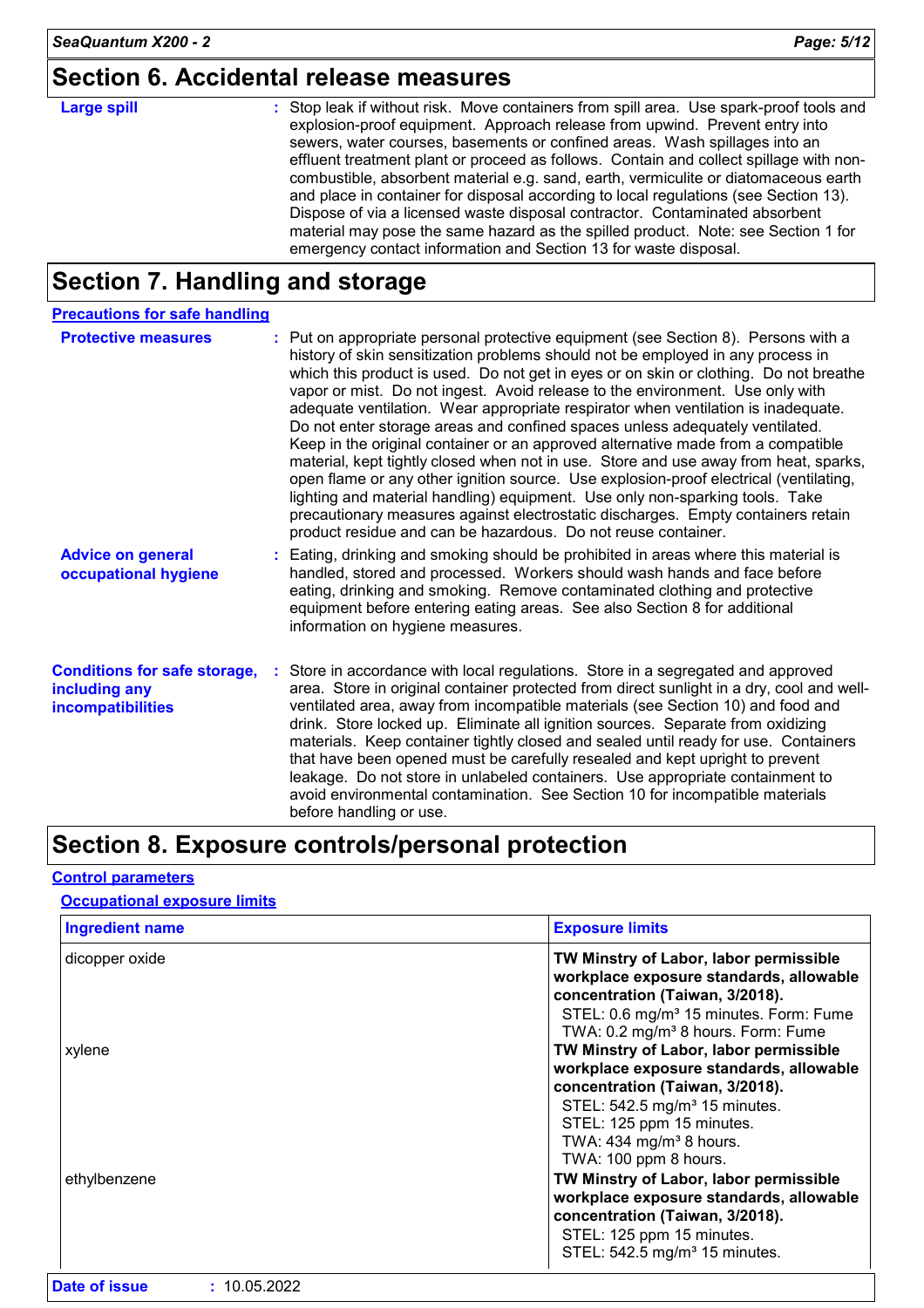## **Section 8. Exposure controls/personal protection**

|                                            | TWA: 100 ppm 8 hours.<br>TWA: 434 mg/m <sup>3</sup> 8 hours.                                                                                                                                                                                                                                                                                                                                                                                                                                                                                                                                                              |
|--------------------------------------------|---------------------------------------------------------------------------------------------------------------------------------------------------------------------------------------------------------------------------------------------------------------------------------------------------------------------------------------------------------------------------------------------------------------------------------------------------------------------------------------------------------------------------------------------------------------------------------------------------------------------------|
| <b>Appropriate engineering</b><br>controls | : Use only with adequate ventilation. Use process enclosures, local exhaust<br>ventilation or other engineering controls to keep worker exposure to airborne<br>contaminants below any recommended or statutory limits. The engineering controls<br>also need to keep gas, vapor or dust concentrations below any lower explosive<br>limits. Use explosion-proof ventilation equipment.                                                                                                                                                                                                                                   |
| <b>Individual protection measures</b>      |                                                                                                                                                                                                                                                                                                                                                                                                                                                                                                                                                                                                                           |
| <b>Respiratory protection</b>              | Based on the hazard and potential for exposure, select a respirator that meets the<br>appropriate standard or certification. Respirators must be used according to a<br>respiratory protection program to ensure proper fitting, training, and other important<br>aspects of use.                                                                                                                                                                                                                                                                                                                                         |
| <b>Hand protection</b>                     | : Chemical-resistant, impervious gloves complying with an approved standard should<br>be worn at all times when handling chemical products if a risk assessment indicates<br>this is necessary. Considering the parameters specified by the glove manufacturer,<br>check during use that the gloves are still retaining their protective properties. It<br>should be noted that the time to breakthrough for any glove material may be<br>different for different glove manufacturers. In the case of mixtures, consisting of<br>several substances, the protection time of the gloves cannot be accurately<br>estimated. |
|                                            | There is no one glove material or combination of materials that will give unlimited<br>resistance to any individual or combination of chemicals.<br>The breakthrough time must be greater than the end use time of the product.<br>The instructions and information provided by the glove manufacturer on use,<br>storage, maintenance and replacement must be followed.<br>Gloves should be replaced regularly and if there is any sign of damage to the glove<br>material.                                                                                                                                              |
|                                            | Always ensure that gloves are free from defects and that they are stored and used<br>correctly.<br>The performance or effectiveness of the glove may be reduced by physical/chemical<br>damage and poor maintenance.<br>Barrier creams may help to protect the exposed areas of the skin but should not be                                                                                                                                                                                                                                                                                                                |
|                                            | applied once exposure has occurred.<br>Wear suitable gloves tested to EN374.<br>Not recommended, gloves(breakthrough time) < 1 hour: neoprene, butyl rubber,<br><b>PVC</b><br>Recommended, gloves(breakthrough time) > 8 hours: nitrile rubber, 4H, Teflon,<br>polyvinyl alcohol (PVA)                                                                                                                                                                                                                                                                                                                                    |
| <b>Eye protection</b>                      | Safety eyewear complying with an approved standard should be used when a risk<br>assessment indicates this is necessary to avoid exposure to liquid splashes, mists,<br>gases or dusts. If contact is possible, the following protection should be worn,<br>unless the assessment indicates a higher degree of protection: chemical splash<br>goggles and/or face shield. If inhalation hazards exist, a full-face respirator may be<br>required instead.                                                                                                                                                                 |
| <b>Body protection</b>                     | : Personal protective equipment for the body should be selected based on the task<br>being performed and the risks involved and should be approved by a specialist<br>before handling this product. When there is a risk of ignition from static electricity,<br>wear anti-static protective clothing. For the greatest protection from static<br>discharges, clothing should include anti-static overalls, boots and gloves.                                                                                                                                                                                             |
| <b>Other skin protection</b>               | : Appropriate footwear and any additional skin protection measures should be<br>selected based on the task being performed and the risks involved and should be<br>approved by a specialist before handling this product.                                                                                                                                                                                                                                                                                                                                                                                                 |
| <b>Hygiene measures</b>                    | : Wash hands, forearms and face thoroughly after handling chemical products, before<br>eating, smoking and using the lavatory and at the end of the working period.<br>Appropriate techniques should be used to remove potentially contaminated clothing.<br>Contaminated work clothing should not be allowed out of the workplace. Wash<br>contaminated clothing before reusing. Ensure that eyewash stations and safety<br>showers are close to the workstation location.                                                                                                                                               |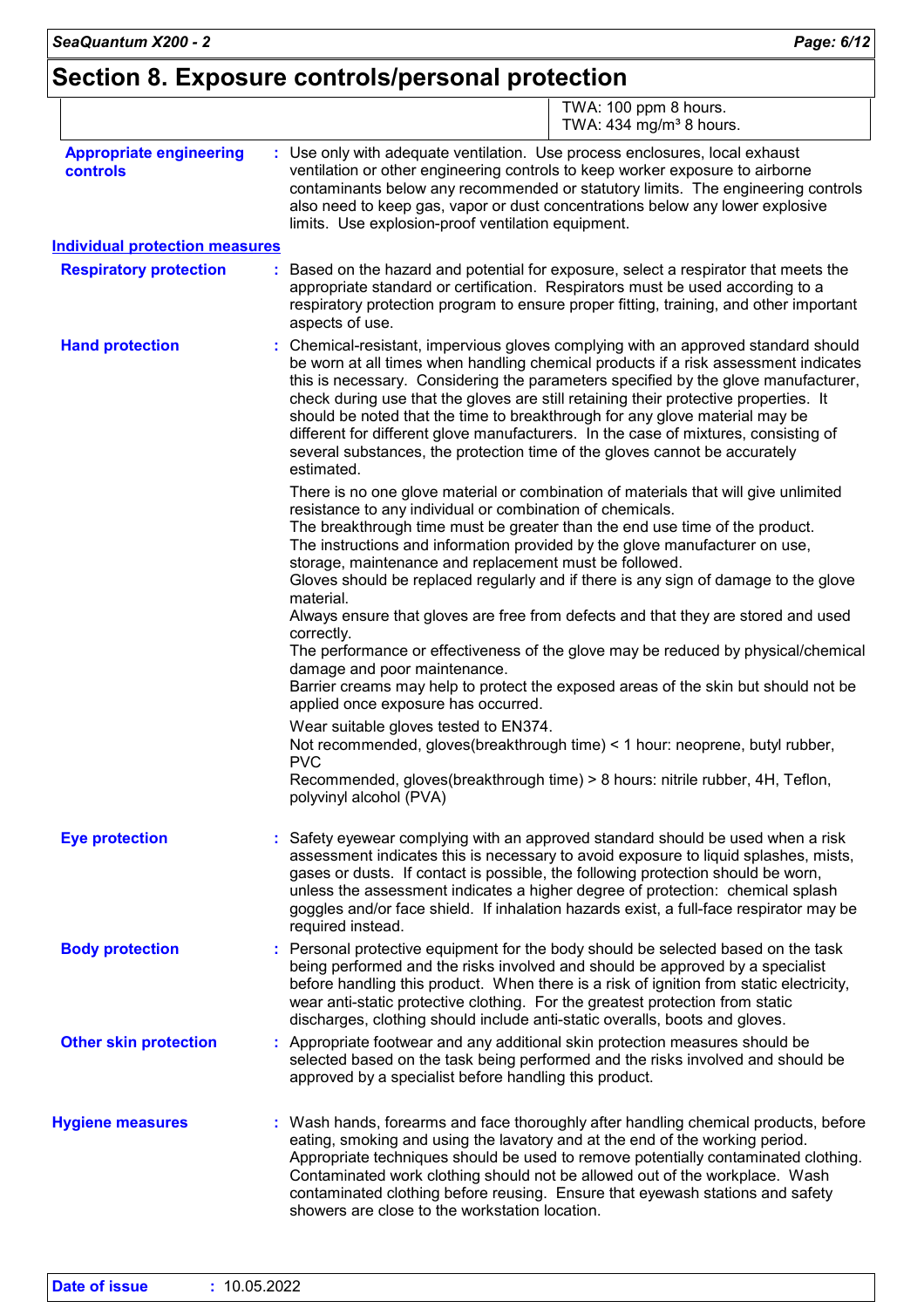## **Section 9. Physical and chemical properties**

| <b>Appearance</b>                                 |                                                                                                                           |
|---------------------------------------------------|---------------------------------------------------------------------------------------------------------------------------|
| <b>Physical state</b>                             | $:$ Liquid.                                                                                                               |
| <b>Color</b>                                      | $:$ Red                                                                                                                   |
| <b>Odor</b>                                       | : Characteristic.                                                                                                         |
| <b>Odor threshold</b>                             | : Not available.                                                                                                          |
| pH                                                | : Not applicable.                                                                                                         |
| <b>Melting point</b>                              | : Not applicable.                                                                                                         |
| <b>Boiling point</b>                              | : Lowest known value: 136.1°C (277°F) (ethylbenzene). Weighted average: 140.91°C<br>$(285.6^{\circ}F)$                    |
| <b>Flash point</b>                                | : Closed cup: $25^{\circ}$ C (77 $^{\circ}$ F)                                                                            |
| <b>Evaporation rate</b>                           | : Highest known value: 0.84 (ethylbenzene) Weighted average: 0.79 compared with<br>butyl acetate                          |
| <b>Flammability (solid, gas)</b>                  | : Not applicable.                                                                                                         |
| Lower and upper explosive<br>(flammable) limits   | $: 0.8 - 7.6%$                                                                                                            |
| <b>Vapor pressure</b>                             | : Highest known value: 1.2 kPa (9.3 mm Hg) (at 20°C) (ethylbenzene). Weighted<br>average: 0.98 kPa (7.35 mm Hg) (at 20°C) |
| <b>Vapor density</b>                              | : Highest known value: $3.7$ (Air = 1) (xylene). Weighted average: $3.7$ (Air = 1)                                        |
| <b>Relative density</b>                           | : $1.936$ g/cm <sup>3</sup>                                                                                               |
| <b>Solubility</b>                                 | : Insoluble in the following materials: cold water and hot water.                                                         |
| <b>Partition coefficient: n-</b><br>octanol/water | : Not available.                                                                                                          |
| <b>Auto-ignition temperature</b>                  | : Lowest known value: 280 to 470 $^{\circ}$ C (536 to 878 $^{\circ}$ F) (Solvent naphtha (petroleum),<br>light arom.).    |
| <b>Decomposition temperature</b>                  | : Not available.                                                                                                          |
| <b>Viscosity</b>                                  | : Kinematic (40°C (104°F)): >20.5 mm <sup>2</sup> /s (>20.5 cSt)                                                          |

## **Section 10. Stability and reactivity**

| <b>Chemical stability</b>                    | : The product is stable.                                                                                                                                                     |
|----------------------------------------------|------------------------------------------------------------------------------------------------------------------------------------------------------------------------------|
| <b>Possibility of hazardous</b><br>reactions | : Under normal conditions of storage and use, hazardous reactions will not occur.                                                                                            |
| <b>Conditions to avoid</b>                   | : Avoid all possible sources of ignition (spark or flame). Do not pressurize, cut, weld,<br>braze, solder, drill, grind or expose containers to heat or sources of ignition. |
| <b>Incompatible materials</b>                | : Keep away from the following materials to prevent strong exothermic reactions:<br>oxidizing agents, strong alkalis, strong acids.                                          |
| <b>Hazardous decomposition</b><br>products   | : Under normal conditions of storage and use, hazardous decomposition products<br>should not be produced.                                                                    |

## **Section 11. Toxicological information**

#### **Information on toxicological effects**

#### **Acute toxicity**

| <b>Product/ingredient name</b> | <b>Result</b>                       | <b>Species</b><br><b>Dose</b> |             | <b>Exposure</b> |  |
|--------------------------------|-------------------------------------|-------------------------------|-------------|-----------------|--|
| dicopper oxide                 | LC50 Inhalation Dusts and mists Rat |                               | $3.34$ mg/l | 4 hours         |  |
|                                | LD50 Oral                           | Rat                           | 1340 mg/kg  |                 |  |
| xylene                         | <b>LC50 Inhalation Vapor</b>        | Rat                           | $20$ mg/    | l4 hours        |  |
|                                | LD50 Oral                           | Rat                           | 4300 mg/kg  |                 |  |
|                                | TDLo Dermal                         | Rabbit                        | 4300 mg/kg  |                 |  |
| ethylbenzene                   | <b>LC50 Inhalation Vapor</b>        | Rat - Male                    | $17.8$ mg/l | l4 hours        |  |
|                                | LD50 Dermal                         | Rabbit                        | >5000 mg/kg |                 |  |
|                                | LD50 Oral                           | Rat                           | 3500 mg/kg  |                 |  |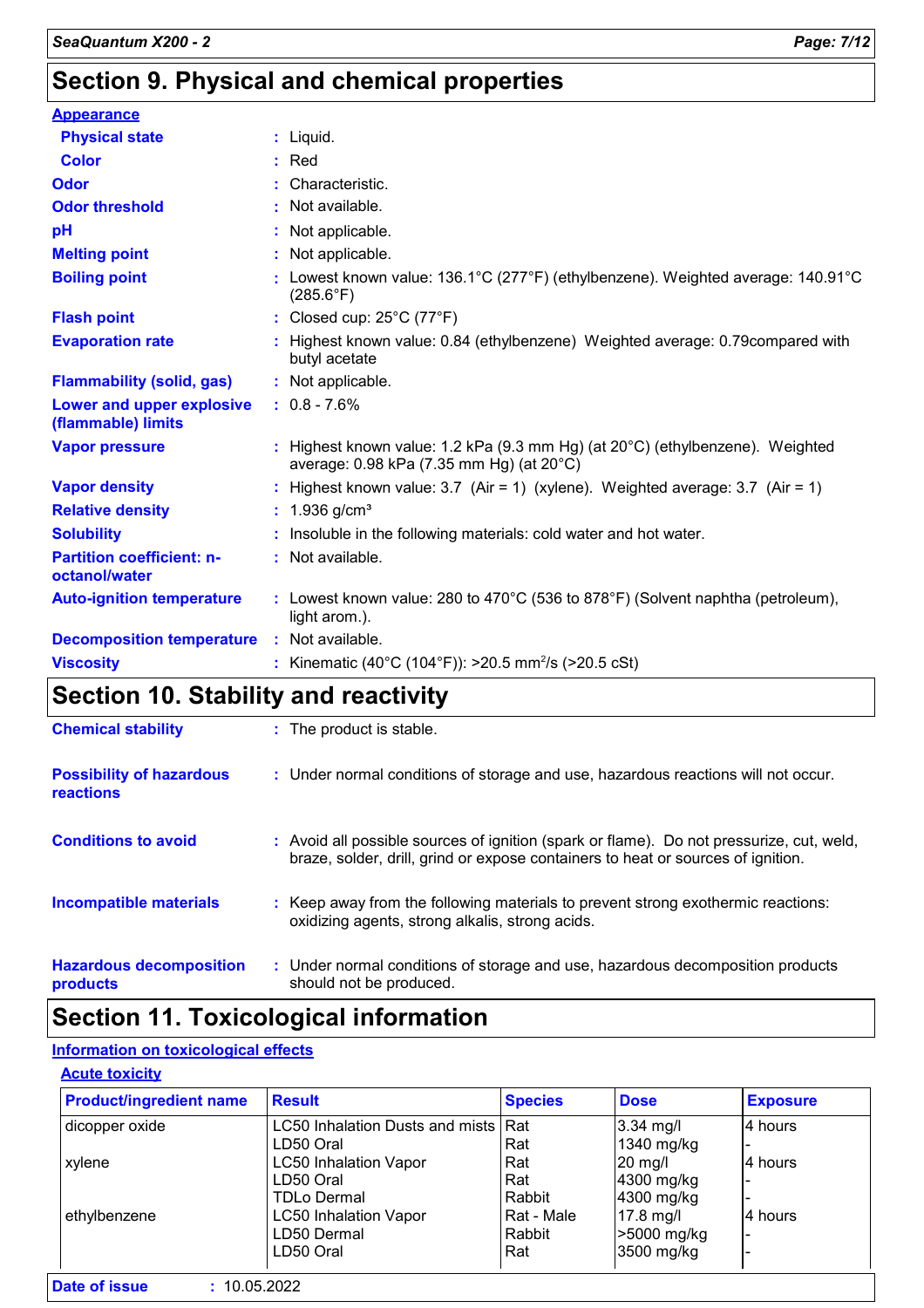## **Section 11. Toxicological information**

| copper pyrithione | LC50 Inhalation Dusts and mists   Rat |        | $70 \text{ ma/m}^3$ | 14 hours |
|-------------------|---------------------------------------|--------|---------------------|----------|
|                   | LD50 Dermal                           | Rabbit | $300$ mg/kg         |          |
|                   | LD50 Oral                             | Rat    | $200$ mg/kg         |          |
|                   |                                       |        |                     |          |

#### **Irritation/Corrosion**

| <b>Product/ingredient name</b> | <b>Result</b>                         | <b>Species</b>                     | <b>Score</b> | <b>Exposure</b>            | <b>Observation</b> |
|--------------------------------|---------------------------------------|------------------------------------|--------------|----------------------------|--------------------|
| dicopper oxide                 | Eyes - Cornea opacity                 | Rabbit                             |              | 72 hours                   |                    |
|                                | Eyes - Redness of the<br>conjunctivae | Rabbit                             |              | 48 hours                   | -                  |
| xylene                         | Eyes - Mild irritant                  | Rabbit                             |              | 87 milligrams              |                    |
|                                | Skin - Mild irritant                  | Rat                                |              | 8 hours 60<br>Imicroliters |                    |
| zinc oxide                     | Eyes - Mild irritant                  | Rabbit                             |              | 24 hours 500<br>mg         |                    |
|                                | Skin - Mild irritant                  | Rabbit                             |              | 24 hours 500<br>mg         |                    |
| copper pyrithione              | Eyes - Severe irritant                | Mammal -<br>species<br>unspecified |              |                            |                    |
|                                | Skin - Irritant                       | Mammal -<br>species<br>unspecified |              |                            |                    |

#### **Sensitization**

| <b>Product/ingredient name</b> | <b>Route of</b><br><b>exposure</b> | <b>Species</b>                    | <b>Result</b> |
|--------------------------------|------------------------------------|-----------------------------------|---------------|
| colophony                      | skin                               | Mammal - species<br>I unspecified | Sensitizing   |

#### **Mutagenicity**

Not available.

#### **Carcinogenicity**

Not available.

#### **Reproductive toxicity**

| <b>Product/ingredient name</b> | <b>Maternal</b><br><b>toxicity</b> | <b>Fertility</b> | Development Species<br>toxin |                                 | <b>Dose</b>                           | <b>Exposure</b> |
|--------------------------------|------------------------------------|------------------|------------------------------|---------------------------------|---------------------------------------|-----------------|
| copper pyrithione              |                                    |                  | Positive                     | Mammal - species<br>unspecified | Route of<br> exposure <br>lunreported |                 |

#### **Teratogenicity**

Not available.

#### **Specific target organ toxicity (single exposure)**

| <b>Name</b>                              | <b>Category</b> | <b>Route of</b><br>exposure | <b>Target organs</b>                     |
|------------------------------------------|-----------------|-----------------------------|------------------------------------------|
| <b>xylene</b>                            | Category 3      |                             | Respiratory tract<br><b>l</b> irritation |
| Solvent naphtha (petroleum), light arom. | Category 3      |                             | Respiratory tract<br>l irritation        |
|                                          | Category 3      |                             | Narcotic effects                         |
| copper pyrithione                        | Category 3      |                             | Respiratory tract<br>irritation          |

#### **Specific target organ toxicity (repeated exposure)**

| <b>Name</b>       | <b>Category</b>       | <b>Route of</b><br><b>exposure</b> | <b>Target organs</b> |
|-------------------|-----------------------|------------------------------------|----------------------|
| ethylbenzene      | Category 2            | -                                  | hearing organs       |
| copper pyrithione | Category <sup>1</sup> |                                    | nervous system       |

## **Aspiration hazard**

ľ

| Date of issue | : 10.05.2022 |
|---------------|--------------|
|               |              |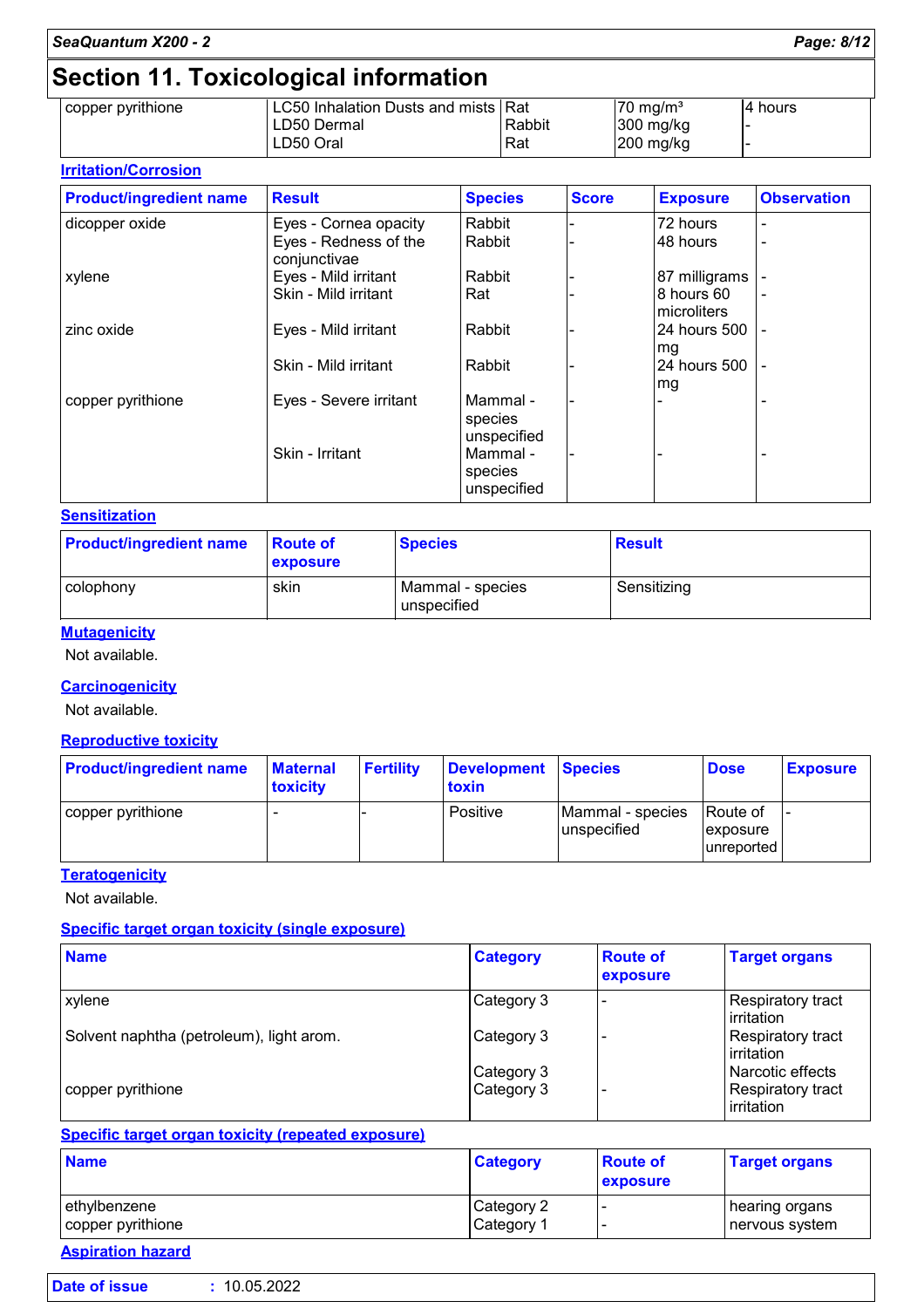## **Section 11. Toxicological information**

| <b>Name</b>                              | <b>Result</b>                         |
|------------------------------------------|---------------------------------------|
| <b>xylene</b>                            | <b>ASPIRATION HAZARD - Category 1</b> |
| ethylbenzene                             | <b>ASPIRATION HAZARD - Category 1</b> |
| Solvent naphtha (petroleum), light arom. | <b>ASPIRATION HAZARD - Category 1</b> |

| <b>Information on the likely : Not available.</b><br>routes of exposure |                                                                                                                                                          |
|-------------------------------------------------------------------------|----------------------------------------------------------------------------------------------------------------------------------------------------------|
| <b>Potential acute health effects</b>                                   |                                                                                                                                                          |
| Eye contact                                                             | : Causes serious eye damage.                                                                                                                             |
| <b>Inhalation</b>                                                       | $:$ Harmful if inhaled.                                                                                                                                  |
| <b>Skin contact</b>                                                     | : Causes skin irritation. May cause an allergic skin reaction.                                                                                           |
| <b>Ingestion</b>                                                        | : Harmful if swallowed.                                                                                                                                  |
| Eye contact                                                             | <b>Symptoms related to the physical, chemical and toxicological characteristics</b><br>: Adverse symptoms may include the following:<br>pain<br>watering |
| <b>Inhalation</b>                                                       | redness<br>: No specific data.                                                                                                                           |
|                                                                         |                                                                                                                                                          |
| <b>Skin contact</b>                                                     | : Adverse symptoms may include the following:<br>pain or irritation<br>redness<br>blistering may occur                                                   |
| <b>Ingestion</b>                                                        | : Adverse symptoms may include the following:<br>stomach pains                                                                                           |

#### **Delayed and immediate effects and also chronic effects from short and long term exposure**

| <b>Short term exposure</b>                        |                                                                                                                                                                              |
|---------------------------------------------------|------------------------------------------------------------------------------------------------------------------------------------------------------------------------------|
| <b>Potential immediate</b><br><b>effects</b>      | $:$ Not available.                                                                                                                                                           |
| <b>Potential delayed effects</b>                  | $:$ Not available.                                                                                                                                                           |
| Long term exposure                                |                                                                                                                                                                              |
| <b>Potential immediate</b><br>effects             | $:$ Not available.                                                                                                                                                           |
| <b>Potential delayed effects : Not available.</b> |                                                                                                                                                                              |
| <b>Potential chronic health effects</b>           |                                                                                                                                                                              |
| Not available.                                    |                                                                                                                                                                              |
| <b>General</b>                                    | May cause damage to organs through prolonged or repeated exposure. Once<br>sensitized, a severe allergic reaction may occur when subsequently exposed to very<br>low levels. |
| <b>Carcinogenicity</b>                            | : No known significant effects or critical hazards.                                                                                                                          |
| <b>Mutagenicity</b>                               | : No known significant effects or critical hazards.                                                                                                                          |
| <b>Teratogenicity</b>                             | : No known significant effects or critical hazards.                                                                                                                          |
| <b>Developmental effects</b>                      | : No known significant effects or critical hazards.                                                                                                                          |
| <b>Fertility effects</b>                          | : No known significant effects or critical hazards.                                                                                                                          |

#### **Numerical measures of toxicity**

#### **Acute toxicity estimates**

| <b>Route</b>                 | <b>ATE value</b> |
|------------------------------|------------------|
| Oral                         | 929.71 mg/kg     |
| Dermal                       | 5556.4 mg/kg     |
| Inhalation (vapors)          | 104.13 mg/l      |
| Inhalation (dusts and mists) | $2.66$ mg/l      |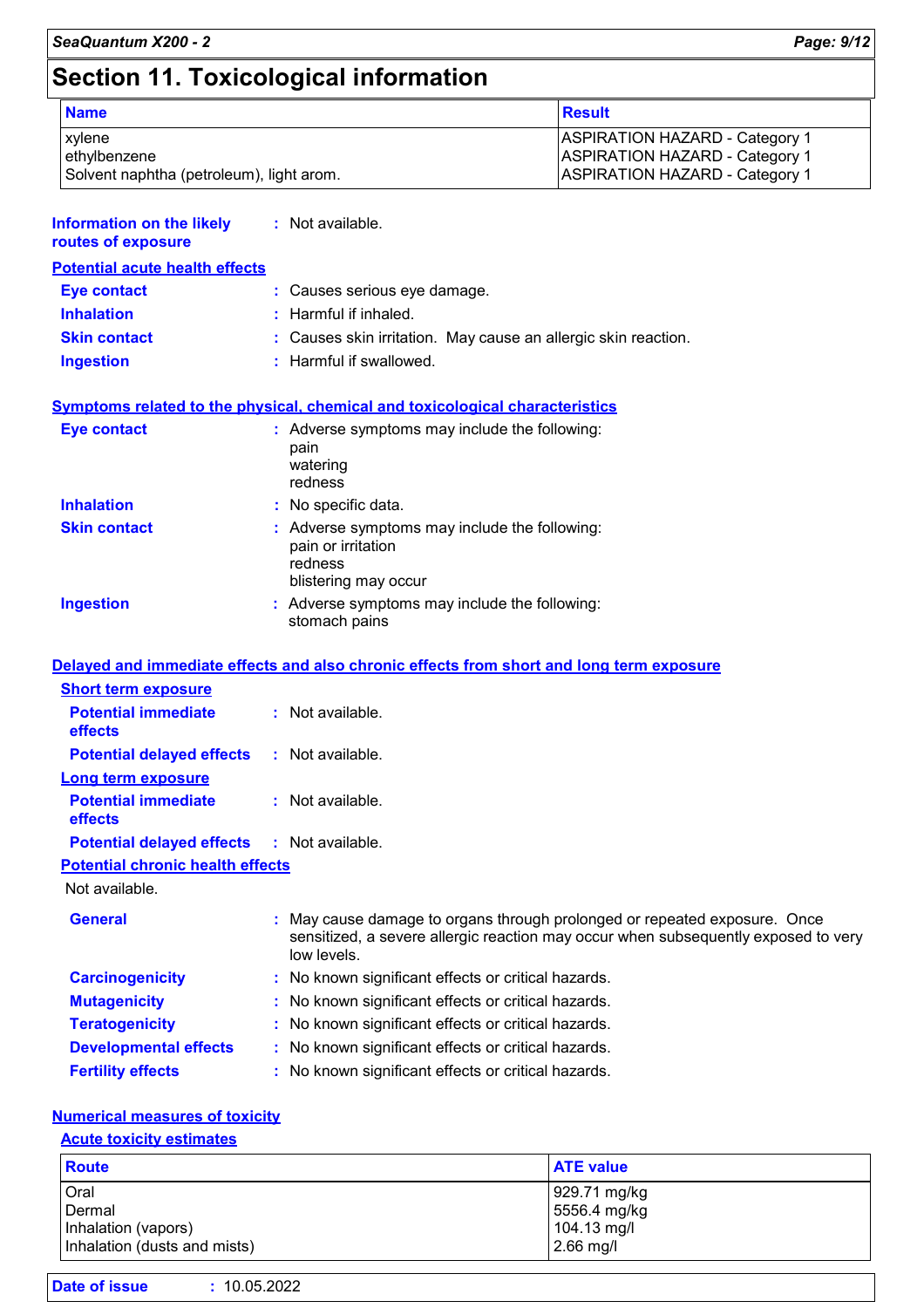## **Section 11. Toxicological information**

## **Section 12. Ecological information**

#### **Toxicity**

| <b>Product/ingredient name</b>                                  | <b>Result</b>                      | <b>Species</b>                                                           | <b>Exposure</b> |
|-----------------------------------------------------------------|------------------------------------|--------------------------------------------------------------------------|-----------------|
| dicopper oxide                                                  | Acute LC50 0.075 mg/l Fresh water  | Fish - Danio rerio                                                       | 96 hours        |
|                                                                 | Chronic NOEC 0.001 mg/l            | Algae                                                                    |                 |
|                                                                 | Chronic NOEC 0.0052 mg/l           | Algae                                                                    |                 |
| xylene                                                          | Acute LC50 8500 µg/l Marine water  | Crustaceans - Palaemonetes<br>pugio                                      | 48 hours        |
|                                                                 | Acute LC50 13400 µg/l Fresh water  | Fish - Pimephales promelas                                               | 96 hours        |
| ethylbenzene                                                    | Acute EC50 7700 µg/l Marine water  | Algae - Skeletonema costatum                                             | 96 hours        |
|                                                                 | Acute EC50 2.93 mg/l               | Daphnia                                                                  | 48 hours        |
|                                                                 | Acute LC50 4.2 mg/l                | Fish                                                                     | 96 hours        |
| zinc oxide                                                      | Acute LC50 1.1 ppm Fresh water     | Fish - Oncorhynchus mykiss                                               | 96 hours        |
|                                                                 | Chronic NOEC 0.02 mg/l Fresh water | Algae - Pseudokirchneriella<br>subcapitata - Exponential<br>growth phase | 72 hours        |
| Solvent naphtha (petroleum), Acute EC50 <10 mg/l<br>light arom. |                                    | Daphnia                                                                  | 48 hours        |
|                                                                 | Acute $IC50 < 10$ mg/l             | Algae                                                                    | 72 hours        |
|                                                                 | Acute LC50 <10 mg/l                | Fish                                                                     | 96 hours        |
| copper pyrithione                                               | Acute EC50 0.022 mg/l              | Daphnia                                                                  | 48 hours        |
|                                                                 | Acute IC50 0.035 mg/l              | Algae                                                                    | 120 hours       |
|                                                                 | Acute LC50 0.0043 mg/l             | Fish                                                                     | 96 hours        |
|                                                                 | Chronic NOEC 0.00046 mg/l          | Algae - Skeletonema costatum                                             | 120 hours       |

#### **Persistence and degradability**

| <b>Product/ingredient name</b>  | <b>Aquatic half-life</b> | <b>Photolysis</b> | <b>Biodegradability</b> |
|---------------------------------|--------------------------|-------------------|-------------------------|
| dicopper oxide                  |                          |                   | Not readily             |
| <b>xylene</b>                   |                          |                   | <b>Readily</b>          |
| ethylbenzene                    |                          |                   | <b>Readily</b>          |
| I zinc oxide                    |                          |                   | Not readily             |
| Solvent naphtha (petroleum),  - |                          |                   | Not readily             |
| light arom.                     |                          |                   |                         |

#### **Bioaccumulative potential**

| <b>Product/ingredient name</b>  | $LogP_{ow}$ | <b>BCF</b>  | <b>Potential</b> |
|---------------------------------|-------------|-------------|------------------|
| xylene                          | 3.12        | 8.1 to 25.9 | <b>llow</b>      |
| ethylbenzene                    | 3.6         |             | llow             |
| zinc oxide                      |             | 28960       | high             |
| colophony                       | 1.9 to 7.7  |             | high             |
| Solvent naphtha (petroleum),  - |             | 10 to 2500  | high             |
| light arom.                     |             |             |                  |

| <b>Mobility in soil</b>                                 |                  |
|---------------------------------------------------------|------------------|
| <b>Soil/water partition</b><br><b>coefficient (Koc)</b> | : Not available. |
|                                                         |                  |

**Other adverse effects** : No known significant effects or critical hazards.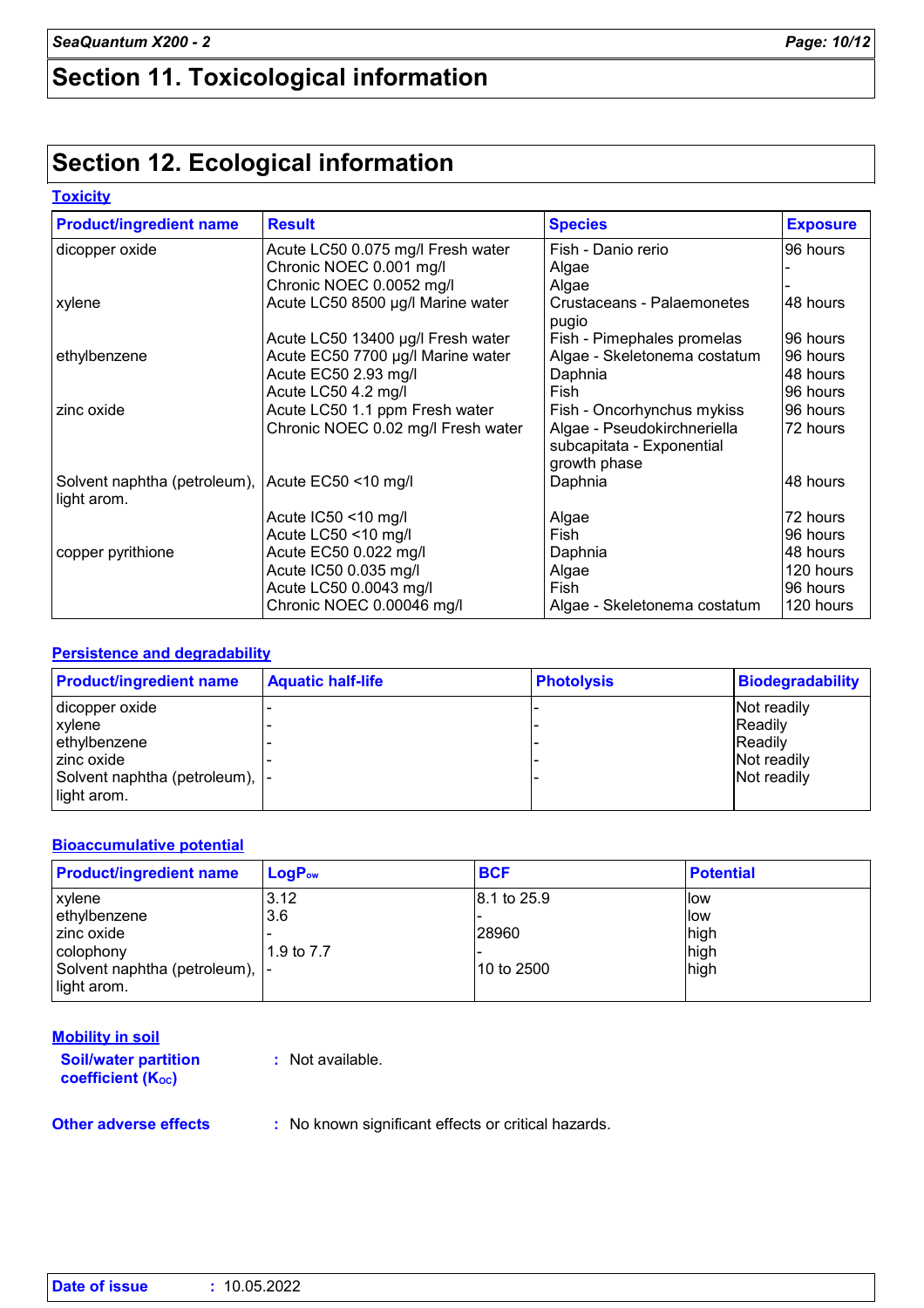## **Section 13. Disposal considerations**

#### **Disposal methods :**

The generation of waste should be avoided or minimized wherever possible. Disposal of this product, solutions and any by-products should at all times comply with the requirements of environmental protection and waste disposal legislation and any regional local authority requirements. Dispose of surplus and nonrecyclable products via a licensed waste disposal contractor. Waste should not be disposed of untreated to the sewer unless fully compliant with the requirements of all authorities with jurisdiction. Waste packaging should be recycled. Incineration or landfill should only be considered when recycling is not feasible. This material and its container must be disposed of in a safe way. Care should be taken when handling emptied containers that have not been cleaned or rinsed out. Empty containers or liners may retain some product residues. Vapor from product residues may create a highly flammable or explosive atmosphere inside the container. Do not cut, weld or grind used containers unless they have been cleaned thoroughly internally. Avoid dispersal of spilled material and runoff and contact with soil, waterways, drains and sewers.

## **Section 14. Transport information**

|                                      | <b>UN</b>                                                                | <b>IMDG</b>                                                                                                                             | <b>IATA</b>                                                                                                          |
|--------------------------------------|--------------------------------------------------------------------------|-----------------------------------------------------------------------------------------------------------------------------------------|----------------------------------------------------------------------------------------------------------------------|
| <b>UN number</b>                     | <b>UN1263</b>                                                            | <b>UN1263</b>                                                                                                                           | <b>UN1263</b>                                                                                                        |
| <b>UN proper</b><br>shipping name    | Paint                                                                    | Paint. Marine pollutant<br>(dicopper oxide)                                                                                             | Paint                                                                                                                |
| <b>Transport hazard</b><br>class(es) | 3                                                                        | 3<br>y                                                                                                                                  | 3                                                                                                                    |
| <b>Packing group</b>                 | $\mathbf{III}$                                                           | Ш                                                                                                                                       | $\mathbf{III}$                                                                                                       |
| <b>Environmental</b><br>hazards      | Yes. The environmentally<br>hazardous substance mark is<br>not required. | Yes.                                                                                                                                    | Yes. The environmentally<br>hazardous substance mark is<br>not required.                                             |
| <b>Additional</b><br>information     |                                                                          | The marine pollutant mark is<br>not required when transported<br>in sizes of ≤5 L or ≤5 kg.<br><b>Emergency schedules F-E,</b><br>$S-E$ | The environmentally<br>hazardous substance mark<br>may appear if required by<br>other transportation<br>regulations. |

**ADR / RID :** Tunnel restriction code: (D/E)

Hazard identification number: 30

**Special precautions for user Transport within user's premises:** always transport in closed containers that are **:** upright and secure. Ensure that persons transporting the product know what to do in the event of an accident or spillage.

## **Section 15. Regulatory information**

| <b>List of chemicals for which</b><br>manufacturing or handling<br>is defined as "work specially<br>hazardous to health" |  | : This product contains substances "Specially hazardous to health": xylene, lead.                                   |  |
|--------------------------------------------------------------------------------------------------------------------------|--|---------------------------------------------------------------------------------------------------------------------|--|
| <b>Safety, health and</b><br>environmental regulations<br>specific for the product                                       |  | : No known specific national and/or regional regulations applicable to this product<br>(including its ingredients). |  |
| <b>Taiwan Chemical</b><br><b>Substances Inventory (TCSI)</b>                                                             |  | : Not determined.                                                                                                   |  |
| <b>International requlations</b>                                                                                         |  |                                                                                                                     |  |
| <b>Chemical Weapon Convention List Schedules I, II &amp; III Chemicals</b>                                               |  |                                                                                                                     |  |